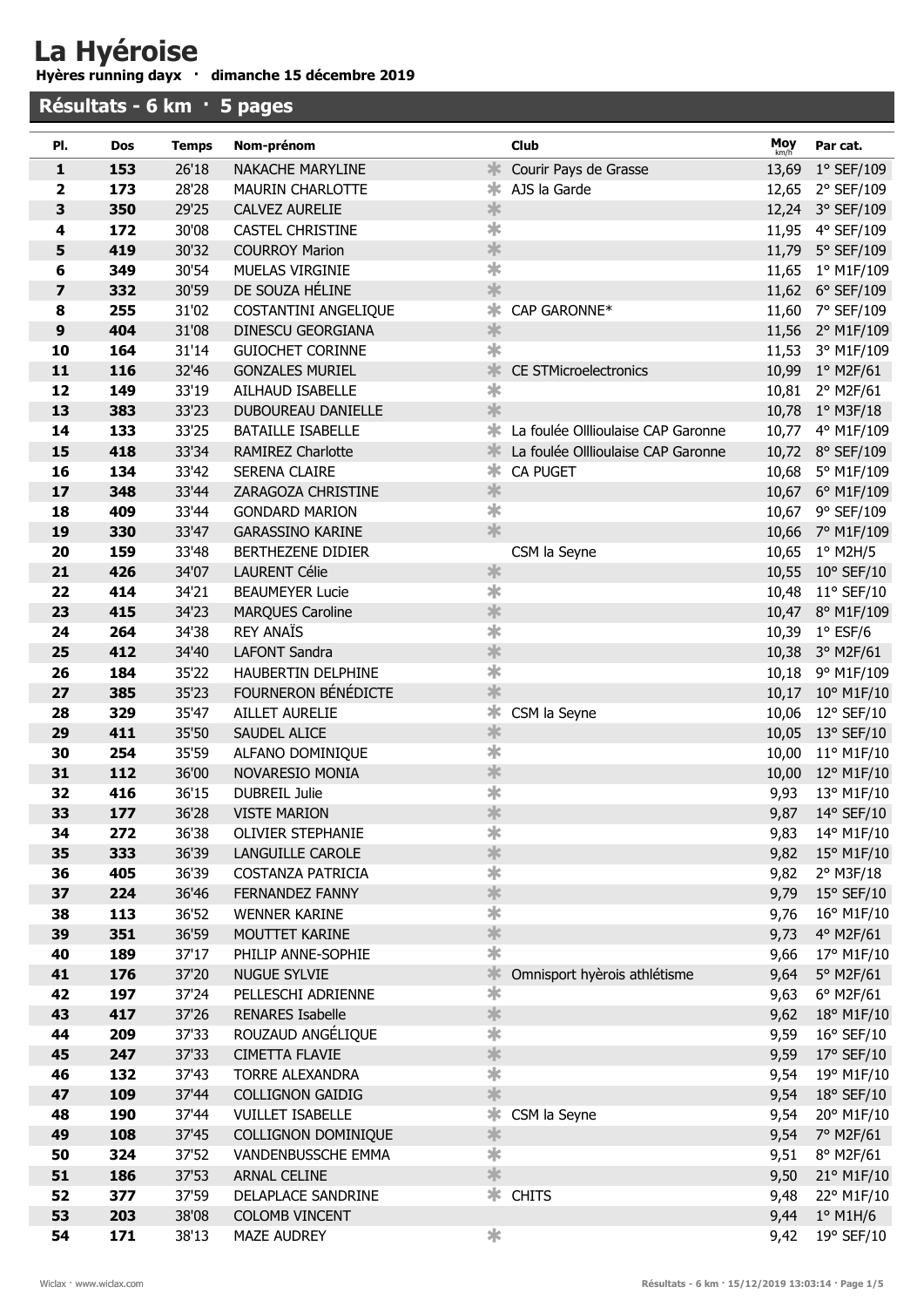| PI.      | Dos        | <b>Temps</b>   | Nom-prénom                               |                         | <b>Club</b>       | Moy<br>km/h  | Par cat.                 |
|----------|------------|----------------|------------------------------------------|-------------------------|-------------------|--------------|--------------------------|
| 55       | 204        | 38'14          | <b>BOURCIER MONIQUE</b>                  | $\ast$                  |                   | 9,42         | $9^{\circ}$ M2F/61       |
| 56       | 226        | 38'14          | RATHOUIS JESSICA                         | $\ast$                  |                   | 9,42         | 23° M1F/10               |
| 57       | 388        | 38'18          | <b>HULIN VANESSA</b>                     | $\ast$                  |                   | 9,40         | 24° M1F/10               |
| 58       | 263        | 38'29          | MORENO MOLINIER MARIE LISA               | $\overline{\textbf{r}}$ |                   | 9,35         | 25° M1F/10               |
| 59       | 391        | 38'29          | <b>CARON PATRICIA</b>                    | $\frac{1}{2}$           |                   | 9,35         | 10° M2F/61               |
| 60       | 336        | 38'38          | <b>VRIELYNCK STEPHANIE</b>               | $\ast$                  |                   | 9,32         | 26° M1F/10               |
| 61       | 196        | 38'46          | LE GUERN GUYLAINE                        | $\ast$                  | AJS la Garde      | 9,29         | $11^{\circ}$ M2F/61      |
| 62       | 101        | 38'46          | <b>GARRO DELPHINE</b>                    | $\ast$                  |                   | 9,29         | 27° M1F/10               |
| 63       | 117        | 38'47          | <b>BOULÉ GUÉNAËLLE</b>                   | $\ast$                  |                   | 9,28         | 12° M2F/61               |
| 64       | 192        | 38'49          | <b>DUMON MAUD</b>                        | $\ast$                  | CSM la Seyne      | 9,27         | 28° M1F/10               |
| 65       | 170        | 38'57          | <b>BONNUS KARINE</b>                     | $\ast$                  |                   | 9,24         | 13° M2F/61               |
| 66       | 103        | 39'04          | LEJEUNE LAURE                            | $\overline{\textbf{r}}$ |                   | 9,22         | 20° SEF/10               |
| 67       | 410        | 39'12          | <b>TESSIER SANDRINE</b>                  | *                       |                   | 9,18         | 29° M1F/10               |
| 68       | 281        | 39'17          | SEYFRIED JULIEN                          |                         | Phamacie des Iles | 9,16         | $2^{\circ}$ M1H/6        |
| 69       | 380        | 39'21          | <b>WAROUX BRUNE</b>                      | $\ast$                  | <b>CHITS</b>      | 9,15         | 21° SEF/10               |
| 70       | 248        | 39'22          | <b>VERDERY SOPHIE</b>                    | $\ast$                  |                   | 9,14         | 14° M2F/61               |
| 71       | 384        | 39'22          | SALVIA CLOTHILDE                         | $\ast$                  |                   | 9,14         | 22° SEF/10               |
| 72       | 273        | 39'23          | MANFREDINI CHIARA                        | $\ast$                  |                   | 9,14         | $1°$ JUF/3               |
| 73       | 169        | 39'28          | SORIAUX LAETITIA                         | $\ast$                  |                   | 9,12         | 30° M1F/10               |
| 74       | 379        | 39'30          | <b>VELLY CAMILLE</b>                     | $\ast$                  | <b>CHITS</b>      | 9,11         | 23° SEF/10               |
| 75       | 262        | 39'35          | PLACE AMÉLIE                             | $\ast$                  |                   | 9,09         | 24° SEF/10               |
| 76       | 394        | 39'39          | DALMASSO - PELLEGRINO STÉPHANIE          | $\ast$                  | Courir à Hyères   | 9,08         | 25° SEF/10               |
| 77       | 376        | 39'45          | <b>BORDES MARIE-NOELLE</b>               | 氺                       | <b>CHITS</b>      | 9,06         | 3° M3F/18                |
| 78       | 382        | 39'46          | FLINCK LAETITIA                          | $\ast$                  |                   | 9,05         | 31° M1F/10               |
| 79       | 366        | 39'53          | MENARD NATHALIE                          | 氺                       | <b>CHITS</b>      | 9,03         | 32° M1F/10               |
| 80       | 367        | 39'54          | DROUDUN AMANDINE                         | ∗                       | <b>CHITS</b>      | 9,02         | 33° M1F/10               |
| 81       | 368        | 39'55          | SOLER PASCALE                            | $\ast$                  | <b>CHITS</b>      | 9,02         | 34° M1F/10               |
| 82       | 205        | 39'56          | <b>GALLI OPHELIE</b>                     | $\ast$<br>$\ast$        |                   | 9,02         | 26° SEF/10               |
| 83       | 144        | 39'58          | <b>VANIER SYLVIE</b>                     | ∗                       |                   | 9,01         | 15° M2F/61               |
| 84       | 193        | 40'01          | DESIMONE ANNE-SOPHIE<br><b>MURA ANNA</b> | $\ast$                  | CSM la Seyne      | 9,00         | 35° M1F/10<br>36° M1F/10 |
| 85<br>86 | 318<br>356 | 40'05<br>40'14 | KAYAL VANESSA                            | $\ast$                  |                   | 8,98<br>8,95 | 37° M1F/10               |
| 87       | 274        | 40'18          | SEYFRIED MARINA                          | $\ast$                  | Phamacie des Iles | 8,93         | 38° M1F/10               |
| 88       | 275        | 40'18          | COADEBEZ FANNY                           | $\ast$                  | Phamacie des Iles | 8,93         | 27° SEF/10               |
| 89       | 185        | 40'19          | CABRIT MARJORIE                          | ∗                       | Athlé running     | 8,93         | 39° M1F/10               |
| 90       | 234        | 40'20          | SALVET FRANCE                            | $\ast$                  |                   | 8,93         | 28° SEF/10               |
| 91       | 386        | 40'21          | DA SILVA ELISABETH                       | $\ast$                  |                   | 8,92         | 29° SEF/10               |
| 92       | 314        | 40'33          | LANTRUA LUCIE                            | $\ast$                  |                   | 8,88         | 30° SEF/10               |
| 93       | 139        | 40'33          | MAGNIER JANIQUE                          | *                       | AJS la Garde      | 8,88         | $16^{\circ}$ M2F/61      |
| 94       | 140        | 40'33          | MAGNIER CLAIRE                           | $\overline{\textbf{r}}$ |                   | 8,88         | 31° SEF/10               |
| 95       | 157        | 40'36          | <b>GINER LAETITIA</b>                    | $\ast$                  |                   | 8,87         | 32° SEF/10               |
| 96       | 161        | 40'36          | PISAN DELPHINE                           | $\overline{\textbf{r}}$ |                   | 8,87         | 33° SEF/10               |
| 97       | 319        | 40'45          | <b>IBERTI AURELIA</b>                    | $\frac{1}{2}$           |                   | 8,83         | 40° M1F/10               |
| 98       | 369        | 40'46          | <b>MUNCH MAUD</b>                        | $\ast$                  | <b>CHITS</b>      | 8,83         | 34° SEF/10               |
| 99       | 421        | 40'48          | <b>BARES Coline</b>                      | $\ast$                  |                   | 8,82         | $2^{\circ}$ JUF/3        |
| 100      | 240        | 40'50          | <b>GARNIER ANAÏS</b>                     | $\overline{\textbf{r}}$ |                   | 8,82         | 35° SEF/10               |
| 101      | 241        | 40'51          | <b>BRECHT LEDOUX BÉATRICE</b>            | $\ast$                  |                   | 8,81         | 41° M1F/10               |
| 102      | 395        | 40'52          | AQUILINO JESSICA                         | $\ast$                  |                   | 8,81         | 36° SEF/10               |
| 103      | 396        | 40'53          | CARTA STEPHANIE                          | $\ast$                  |                   | 8,81         | 37° SEF/10               |
| 104      | 406        | 40'53          | FASCIOLA VERONIQUE                       | $\ast$                  |                   | 8,81         | 17° M2F/61               |
| 105      | 114        | 41'21          | THOMAS LAURIE                            | $\ast$                  |                   | 8,71         | 38° SEF/10               |
| 106      | 137        | 41'23          | PISAN CECILE                             | $\ast$                  |                   | 8,70         | 42° M1F/10               |
| 107      | 413        | 41'23          | <b>CALTRE Ludovic</b>                    |                         |                   | 8,70         | $3°$ M1H/6               |
| 108      | 373        | 41'25          | SIHLE-WISSEL MARIAN                      | ∗                       | <b>CHITS</b>      | 8,69         | 18° M2F/61               |
| 109      | 374        | 41'25          | SASSOT CAROLINE                          | *                       | <b>CHITS</b>      | 8,69         | 39° SEF/10               |
| 110      | 271        | 41'25          | <b>BERRE FLO</b>                         | $\ast$                  |                   | 8,69         | 43° M1F/10               |
| 111      | 168        | 41'32          | LE MOUEL CHRISTELLE                      | $\ast$                  |                   | 8,67         | 44° M1F/10               |
| 112      | 217        | 41'32          | SAGOT NADIA                              | $\ast$                  |                   | 8,67         | 45° M1F/10               |
| 113      | 389        | 41'37          | COQUELET NATHALIE                        | $\ast$                  |                   | 8,65         | 46° M1F/10               |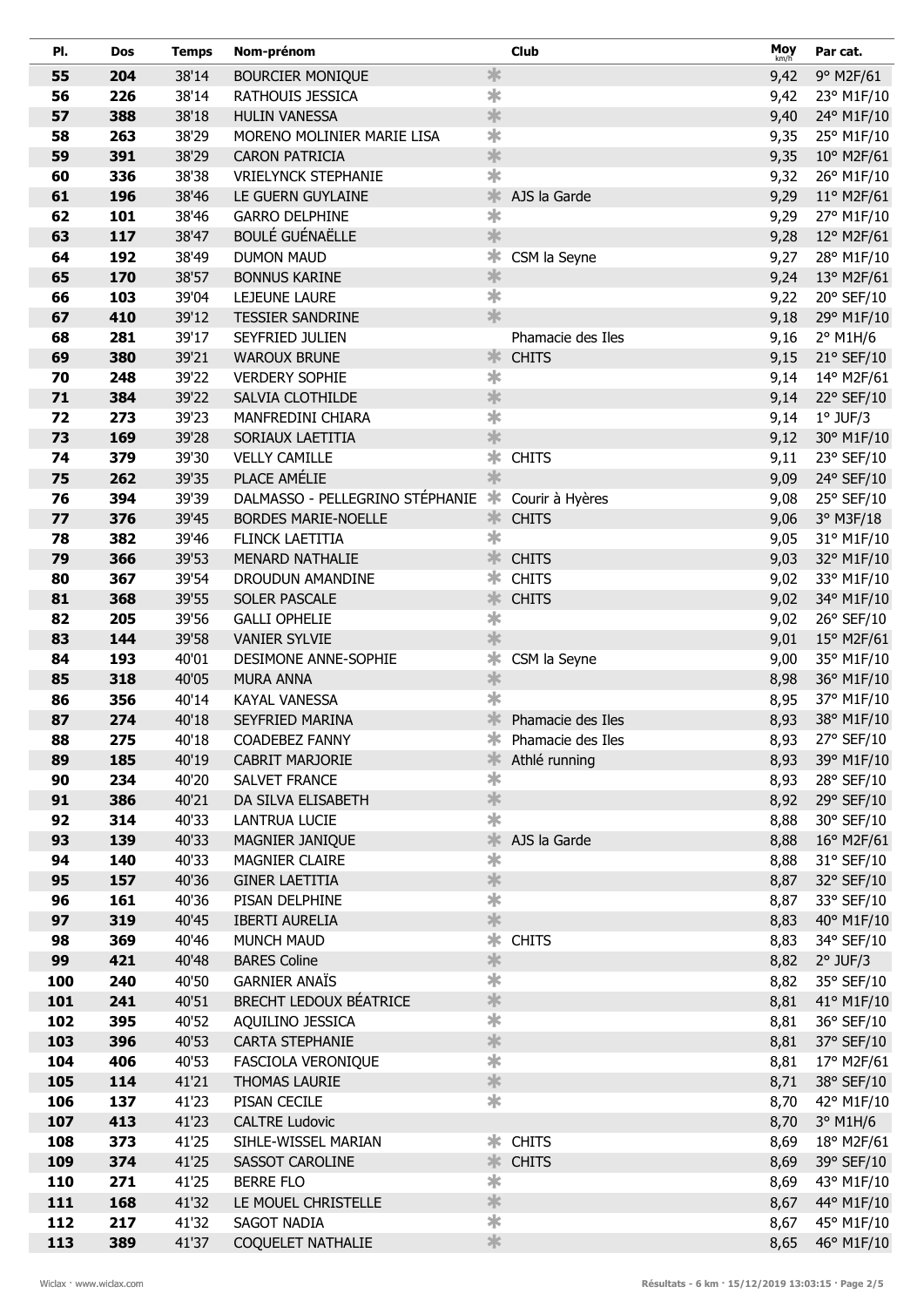| PI.        | <b>Dos</b> | <b>Temps</b>   | Nom-prénom                             |                         | <b>Club</b>                  | Moy<br>km/h  | Par cat.                 |
|------------|------------|----------------|----------------------------------------|-------------------------|------------------------------|--------------|--------------------------|
| 114        | 347        | 41'38          | LE BRETON FANNY                        | $\ast$                  |                              | 8,65         | 40° SEF/10               |
| 115        | 246        | 41'41          | POPPE MEGANE                           | $\ast$                  |                              | 8,64         | 41° SEF/10               |
| 116        | 321        | 41'42          | <b>ANNONIER AURORE</b>                 | $\overline{\textbf{r}}$ |                              | 8,63         | 42° SEF/10               |
| 117        | 355        | 41'48          | LAFRANCE VALENTINE                     | $\ast$                  |                              | 8,61         | 47° M1F/10               |
| 118        | 106        | 41'49          | <b>TAMAGNO MONICA</b>                  | $\overline{\textbf{r}}$ |                              | 8,61         | 48° M1F/10               |
| 119        | 121        | 41'53          | <b>MURRIS CELINE</b>                   | $\ast$                  |                              | 8,60         | 43° SEF/10               |
| 120        | 183        | 41'54          | ROUGERIE CHRISTINE                     | $\ast$                  |                              | 8,59         | 19° M2F/61               |
| 121        | 402        | 42'00          | MICHELET VALERIE                       | $\ast$                  |                              | 8,57         | 20° M2F/61               |
| 122        | 102        | 42'04          | <b>WUSTEFELD SYLVIE</b>                | $\overline{\textbf{r}}$ |                              | 8,56         | 49° M1F/10               |
| 123        | 227        | 42'06          | ANDREINI CATHY                         | $\ast$                  |                              | 8,55         | 21° M2F/61               |
| 124        | 167        | 42'09          | <b>JIMENEZ LAURENCE</b>                | $\ast$                  |                              | 8,54         | 50° M1F/10               |
| 125        | 340        | 42'09          | JEAN AUDIBERT MANON                    | $\ast$                  |                              | 8,54         | 44° SEF/10               |
| 126        | 166        | 42'09          | MOUSSET CATHY                          | $\ast$                  |                              | 8,54         | 45° SEF/10               |
| 127        | 327        | 42'21          | SALLES AMANDINE                        | $\ast$                  |                              | 8,50         | 46° SEF/10               |
| 128        | 174        | 42'21          | MANNEVILLE SABRINA                     | $\overline{\textbf{r}}$ |                              | 8,50         | 47° SEF/10               |
| 129        | 155        | 42'27          | <b>CARLE ANNE-MARIE</b>                | $\ast$                  |                              | 8,48         | 22° M2F/61               |
| 130        | 342        | 42'29          | POMET MATHILDE                         | $\overline{\textbf{r}}$ |                              | 8,47         | 48° SEF/10               |
| 131        | 146        | 42'30          | CALVO JESSICA                          | $\ast$                  |                              | 8,47         | 49° SEF/10               |
| 132        | 235        | 42'34          | <b>CHAMARD SANDRINE</b>                | $\ast$                  |                              | 8,46         | 51° M1F/10               |
| 133        | 115        | 42'36          | BAVANT ALIBERT AUDREY                  | $\ast$                  |                              | 8,45         | 52° M1F/10               |
| 134        | 216        | 42'36          | CORIOLAN JOËLLE                        | $\overline{\textbf{r}}$ |                              | 8,45         | 53° M1F/10               |
| 135        | 145        | 42'44          | POUSSON EMILIE                         | $\ast$                  |                              | 8,42         | 50° SEF/10               |
| 136        | 151        | 42'44          | BELLANGER SANDRINE                     | $\overline{\textbf{r}}$ |                              | 8,42         | 23° M2F/61               |
| 137        | 188        | 42'52          | ANDRE MARIE LAURE                      | $\ast$                  |                              | 8,40         | 24° M2F/61               |
| 138        | 221        | 42'53          | <b>NAIVIN ELISA</b>                    | $\ast$                  |                              | 8,39         | $2°$ ESF/6               |
| 139        | 322        | 42'53          | <b>DUBOIS JESSICA</b>                  | $\ast$                  |                              | 8,39         | $51^\circ$ SEF/10        |
| 140        | 358        | 43'16          | COPLEUTRE JOANNE                       | $\ast$<br>$\ast$        |                              | 8,32         | 52° SEF/10               |
| 141<br>142 | 195<br>211 | 43'22<br>43'24 | LUCIOTTI CELINE<br>DUPARCHY ANNE-LAURE | *                       |                              | 8,30         | 54° M1F/10<br>53° SEF/10 |
| 143        | 370        | 43'25          | SLEHOFER GERALDINE                     | $\ast$                  | <b>CHITS</b>                 | 8,29         |                          |
| 144        | 210        | 43'26          | <b>CHARTON JULIETTE</b>                | $\ast$                  |                              | 8,29<br>8,29 | 55° M1F/10<br>54° SEF/10 |
| 145        | 245        | 43'32          | MOLINER COLOMBUS MAEVA                 | $\ast$                  |                              | 8,27         | 55° SEF/10               |
| 146        | 244        | 43'32          | <b>GARCIA LAURA</b>                    | $\overline{\textbf{r}}$ |                              | 8,27         | $3°$ ESF/6               |
| 147        | 357        | 43'36          | <b>GATTO MAGALI</b>                    | $\ast$                  |                              |              | 8,26 56° M1F/10          |
| 148        | 352        | 43'46          | ANDREO NATHALIE                        | $\ast$                  |                              | 8,23         | 25° M2F/61               |
| 149        | 361        | 43'48          | <b>HAGE AMELIE</b>                     | 氺                       | Le Lavandou Bormes athétisme | 8,22         | 57° M1F/10               |
| 150        | 362        | 43'48          | PRIBBERNOW-BOISSON NADJA               | ∗                       | Le Lavandou Bormes athétisme | 8,22         | 56° SEF/10               |
| 151        | 337        | 43'53          | <b>BERTERO AUDREY</b>                  | $\ast$                  |                              | 8,20         | 58° M1F/10               |
| 152        | 268        | 44'01          | <b>TIXIDOR STEPHANIE</b>               | $\ast$                  |                              | 8,18         | 59° M1F/10               |
| 153        | 269        | 44'01          | <b>TIXIDOR PATRICK</b>                 |                         |                              | 8,18         | $2^{\circ}$ M2H/5        |
| 154        | 119        | 44'03          | <b>CARON GUILLEMETTE</b>               | $\ast$                  |                              | 8,17         | 57° SEF/10               |
| 155        | 187        | 44'06          | MINAMBA MAGALI                         | $\ast$                  |                              | 8,16         | 60° M1F/10               |
| 156        | 233        | 44'28          | <b>TOP JULIE</b>                       | $\overline{\textbf{r}}$ |                              | 8,10         | 58° SEF/10               |
| 157        | 232        | 44'29          | MIRABEL LUCIE                          | $\ast$                  |                              | 8,09         | 61° M1F/10               |
| 158        | 360        | 44'40          | <b>CURTY ANNE-MARIE</b>                | $\ast$                  |                              | 8,06         | 4° M3F/18                |
| 159        | 182        | 44'40          | <b>BOUYER JAURY SONIA</b>              | *                       | CAP L'Ayguade                | 8,06         | 26° M2F/61               |
| 160        | 331        | 44'40          | CABILLIC MARIE-NOËLLE                  | $\overline{\textbf{r}}$ |                              | 8,06         | 27° M2F/61               |
| 161        | 259        | 44'41          | VAILLANT MYRIAM                        | 氺                       | <b>CA PUGET</b>              | 8,06         | 59° SEF/10               |
| 162        | 258        | 44'41          | ZIMMER SYLVIANE                        | ∗                       | <b>CA PUGET</b>              | 8,06         | 28° M2F/61               |
| 163        | 198        | 44'47          | LE DOUJET VIRGINIE                     | $\ast$                  |                              | 8,04         | $60^\circ$ SEF/10        |
| 164        | 359        | 44'55          | <b>ARTIGUE CORINNE</b>                 | $\ast$                  |                              | 8,01         | 29° M2F/61               |
| 165        | 178        | 45'00          | SIMON ANNE-CLAIRE                      | $\ast$                  |                              | 8,00         | 62° M1F/10               |
| 166        | 110        | 45'04          | CATTIAUX VIRGINIE                      | $\overline{\textbf{r}}$ |                              | 7,99         | 61° SEF/10               |
| 167        | 338        | 45'07          | HUMBERT KAISER ROXANNE                 | $\ast$                  |                              | 7,98         | 62° SEF/10               |
| 168        | 339        | 45'07          | <b>SEGURA GABRIELLE</b>                | $\overline{\textbf{r}}$ |                              | 7,98         | 63° SEF/10               |
| 169        | 180        | 45'15          | KHAROUBI ANNA                          | $\ast$                  |                              | 7,96         | 64° SEF/10               |
| 170        | 260        | 45'19          | <b>MOLLA FLORA</b>                     | $\ast$                  |                              | 7,94         | 65° SEF/10               |
| 171        | 261        | 45'19          | MOLLA ELISABETH                        | *                       |                              | 7,94         | 30° M2F/61               |
| 172        | 199        | 45'22          | LAMENDOUR MÉLANIE                      | $\ast$                  |                              | 7,94         | 66° SEF/10               |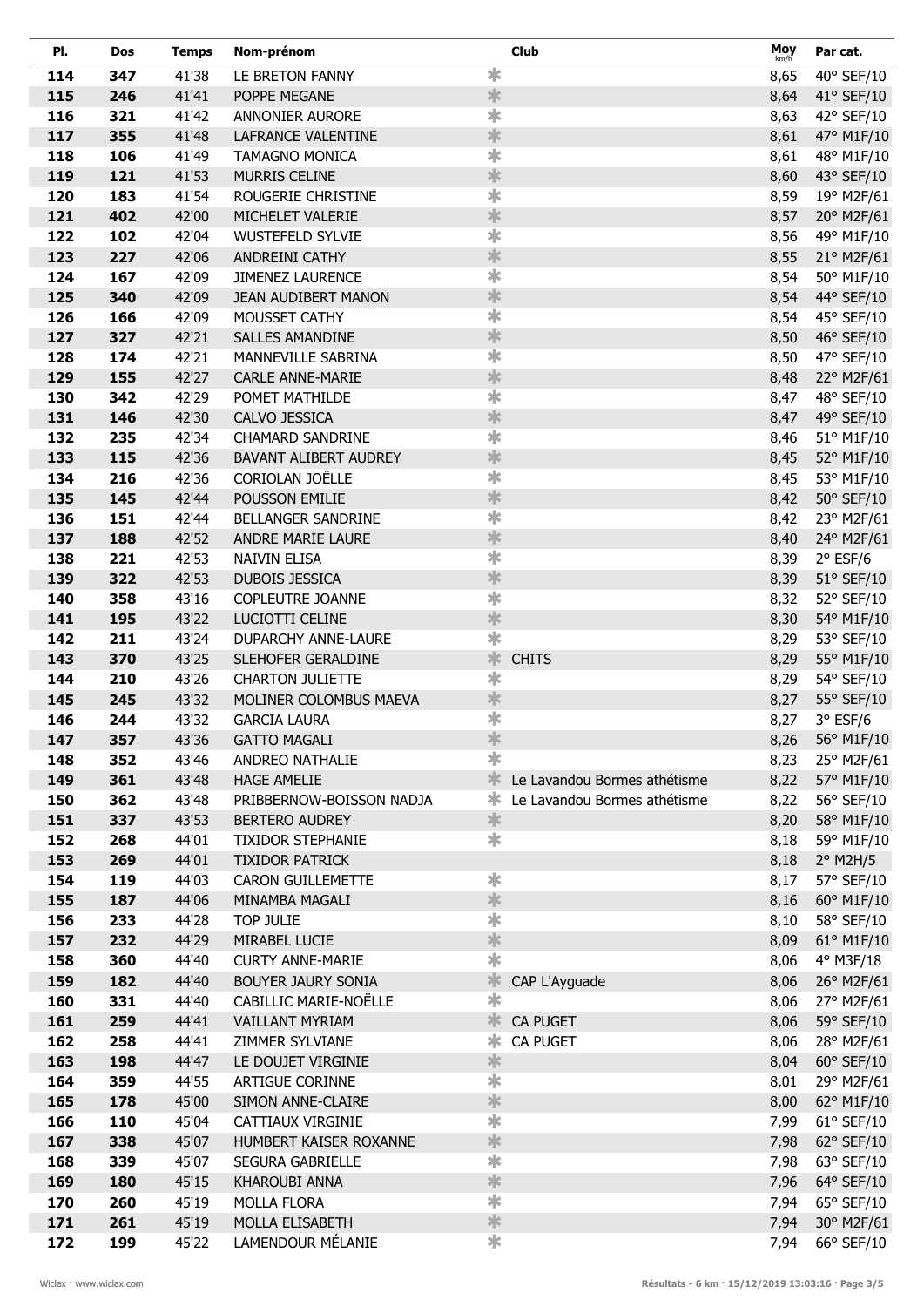| PI.        | <b>Dos</b> | <b>Temps</b>   | Nom-prénom                           |                         | <b>Club</b>                 | Moy<br>km/h  | Par cat.                |
|------------|------------|----------------|--------------------------------------|-------------------------|-----------------------------|--------------|-------------------------|
| 173        | 354        | 45'36          | LE BONDE MARTINE                     | $\ast$                  |                             | 7,89         | 63° M1F/10              |
| 174        | 353        | 45'36          | <b>AUBERT EMILIE</b>                 | $\ast$                  |                             | 7,89         | 64° M1F/10              |
| 175        | 163        | 45'37          | MARANDET SOPHIE                      | $\ast$                  |                             | 7,89         | 67° SEF/10              |
| 176        | 279        | 45'44          | <b>BORJA AUDREY</b>                  | *                       | Phamacie des Iles           | 7,87         | 68° SEF/10              |
| 177        | 130        | 45'52          | <b>BERTOLA SARAH</b>                 | *                       |                             | 7,85         | 65° M1F/10              |
| 178        | 408        | 45'54          | <b>MONIN YVES</b>                    |                         | <b>TVT</b>                  | 7,84         | 3° M2H/5                |
| 179        | 243        | 45'58          | VAN GORKUM CELINE                    | $\ast$                  |                             | 7,83         | 66° M1F/10              |
| 180        | 242        | 45'59          | <b>BICIACCI JOSEPHINE</b>            | $\ast$                  |                             | 7,83         | 69° SEF/10              |
| 181        | 345        | 46'05          | MEDIATI STEPHANIE                    | $\ast$                  |                             | 7,81         | 70° SEF/10              |
| 182        | 208        | 46'08          | ROCHEFEUILLE MARINE                  | $\ast$                  |                             | 7,80         | 71° SEF/10              |
| 183        | 372        | 46'18          | PRIEUR SOPHIE                        | *                       | <b>CHITS</b>                | 7,78         | 67° M1F/10              |
| 184        | 181        | 46'23          | <b>RENAULT JENNIFER</b>              | $\ast$                  |                             | 7,76         | 68° M1F/10              |
| 185        | 315        | 46'28          | MASSIPE LYDIE                        | $\ast$                  |                             | 7,75         | 69° M1F/10              |
| 186        | 313        | 46'49          | <b>NAZE NOEMIE</b>                   | $\ast$                  |                             | 7,69         | 72° SEF/10              |
| 187        | 154        | 46'54          | <b>GAVOTTO NICOLE</b>                | $\ast$                  |                             | 7,68         | $5^\circ$ M3F/18        |
| 188        | 344        | 46'55          | <b>CZIZEK KRYSTEL</b>                | $\overline{\textbf{r}}$ |                             | 7,67         | 73° SEF/10              |
| 189        | 343        | 46'55          | LE BLEVENNEC CORINE                  | $\ast$                  |                             | 7,67         | 31° M2F/61              |
| 190        | 392        | 46'58          | ROBERTI NATHALIE                     | $\overline{\textbf{r}}$ |                             | 7,67         | 70° M1F/10              |
| 191        | 323        | 46'59          | <b>AGIN NADINE</b>                   | $\ast$                  |                             | 7,66         | $6^{\circ}$ M3F/18      |
| 192        | 346        | 47'00          | <b>VINCENTELLI SYLVIE</b>            | $\ast$                  |                             | 7,66         | 71° M1F/10              |
| 193        | 334        | 47'06          | MAGNE CHRISTINE                      | $\ast$                  |                             | 7,64         | 32° M2F/61              |
| 194        | 280        | 47'15          | SERRA STEPHANIE                      | ∗                       | Phamacie des Iles           | 7,62         | 74° SEF/10              |
| 195        | 378        | 47'26          | <b>VELLY CATHERINE</b>               | ∗                       | <b>CHITS</b>                | 7,59         | 33° M2F/61              |
| 196        | 219        | 47'33          | CAPLIEZ AUDREY                       | $\ast$                  |                             | 7,57         | 75° SEF/10              |
| 197        | 156        | 47'37          | <b>BRUN SYLVIE</b>                   | $\ast$                  |                             | 7,56         | 34° M2F/61              |
| 198        | 160        | 47'47          | MUFFAT VALÉRIE                       | ∗<br>$\ast$             | CAMI 83                     | 7,53         | 35° M2F/61              |
| 199        | 150<br>135 | 47'52<br>48'05 | RAVIGNEAUX DOMINIQUE<br>PEREZ MURIEL | ∗                       | Toulon EC                   | 7,52         | 7° M3F/18               |
| 200<br>201 | 138        | 48'06          | MILES SANDRINE                       | 氺                       | Toulon EC                   | 7,49         | 36° M2F/61              |
| 202        | 191        | 48'06          | LEFEVRE MARIE-HELENE                 | ∗                       | <b>USAM Toulon</b>          | 7,48<br>7,48 | 37° M2F/61<br>8° M3F/18 |
| 203        | 152        | 48'08          | DRIDI NAJETTE                        | $\ast$                  |                             | 7,48         | 38° M2F/61              |
| 204        | 317        | 48'46          | <b>COSTA PEGGY</b>                   | $\ast$                  |                             | 7,38         | 72° M1F/10              |
| 205        | 277        | 48'55          | ROUBEYRIE MAELYS                     | 氺                       | Phamacie des Iles           | 7,36         | $1°$ BEF/1              |
| 206        | 251        | 48'57          | GIORDANO JEAN-MARC                   |                         |                             | 7,35         | 4° M2H/5                |
| 207        | 312        | 48'58          | ROUSSEAUX AELYS                      | *                       |                             | 7,35         | 76° SEF/10              |
| 208        | 276        | 49'03          | ROUBEYRIE SANDRINE                   | $\ast$                  | Phamacie des Iles           | 7,34         | 73° M1F/10              |
| 209        | 400        | 49'04          | <b>XAVIER Anne</b>                   | $\ast$                  |                             | 7,34         | 77° SEF/10              |
| 210        | 425        | 49'04          | <b>ROSE Lisandre</b>                 |                         |                             | 7,34         | $1°$ SEH/3              |
| 211        | 387        | 49'05          | SOLIMAN SANDY                        | $\ast$                  |                             | 7,33         | 78° SEF/10              |
| 212        | 420        | 49'05          | <b>BARES Christelle</b>              | 宇                       |                             | 7,33         | 74° M1F/10              |
| 213        | 220        | 49'29          | NAIVIB FREDERIQUE                    | $\ast$                  |                             | 7,28         | 75° M1F/10              |
| 214        | 200        | 49'35          | MISEROLE ESTELLE                     | *                       |                             | 7,26         | 76° M1F/10              |
| 215        | 252        | 49'57          | <b>COLOMBAN AMBRE</b>                | $\ast$                  |                             | 7,21         | 79° SEF/10              |
| 216        | 253        | 49'57          | <b>GAUDRAY CHLOE</b>                 | $\overline{\textbf{r}}$ |                             | 7,21         | 80° SEF/10              |
| 217        | 236        | 49'58          | <b>GOURLET SANDRINE</b>              | *                       |                             | 7,20         | 39° M2F/61              |
| 218        | 267        | 50'00          | MULLER JEAN-PAUL                     |                         |                             | 7,20         | $5^\circ$ M2H/5         |
| 219        | 131        | 50'19          | <b>HOEHN MAGALI</b>                  | $\ast$                  |                             | 7,15         | 77° M1F/10              |
| 220        | 107        | 50'38          | FOUQUIER CORINNE                     | $\ast$                  |                             | 7,11         | 40° M2F/61              |
| 221        | 335        | 50'38          | <b>GEET JENNIFER</b>                 | $\ast$                  | Saint Maximin Athletic Club | 7,11         | 78° M1F/10              |
| 222        | 265        | 51'02          | LAINE LOISE                          | $\ast$                  |                             | 7,05         | $4^{\circ}$ ESF/6       |
| 223        | 326        | 51'06          | DE MURCIA LAURENCE                   | 氺                       |                             | 7,05         | 41° M2F/61              |
| 224        | 282        | 51'49          | <b>GREGOIRE Doriane</b>              | $\ast$                  | CourtForest                 | 6,95         | 79° M1F/10              |
| 225        | 294        | 51'50          | <b>ROY Patricia</b>                  | 氺                       | CourtForest                 | 6,95         | 42° M2F/61              |
| 226        | 295        | 51'50          | DE REGIBUS AGNES                     | ∗                       | CourtForest                 | 6,95         | 43° M2F/61              |
| 227        | 296        | 51'50          | <b>BROTONS Manon</b>                 | 氺                       | CourtForest                 | 6,95         | $5^{\circ}$ ESF/6       |
| 228        | 297        | 51'50          | <b>BURGARELLA Veronique</b>          | ∗                       | CourtForest                 | 6,95         | 44° M2F/61              |
| 229        | 289        | 51'51          | HONNORE Ingrid                       | 氺                       | CourtForest                 | 6,94         | 80° M1F/10              |
| 230        | 293        | 51'52          | <b>GUITARD Laetitia</b>              | ∗                       | CourtForest                 | 6,94         | 81° SEF/10              |
| 231        | 287        | 51'52          | RICHERMOZ David                      |                         | CourtForest                 | 6,94         | 2° SEH/3                |